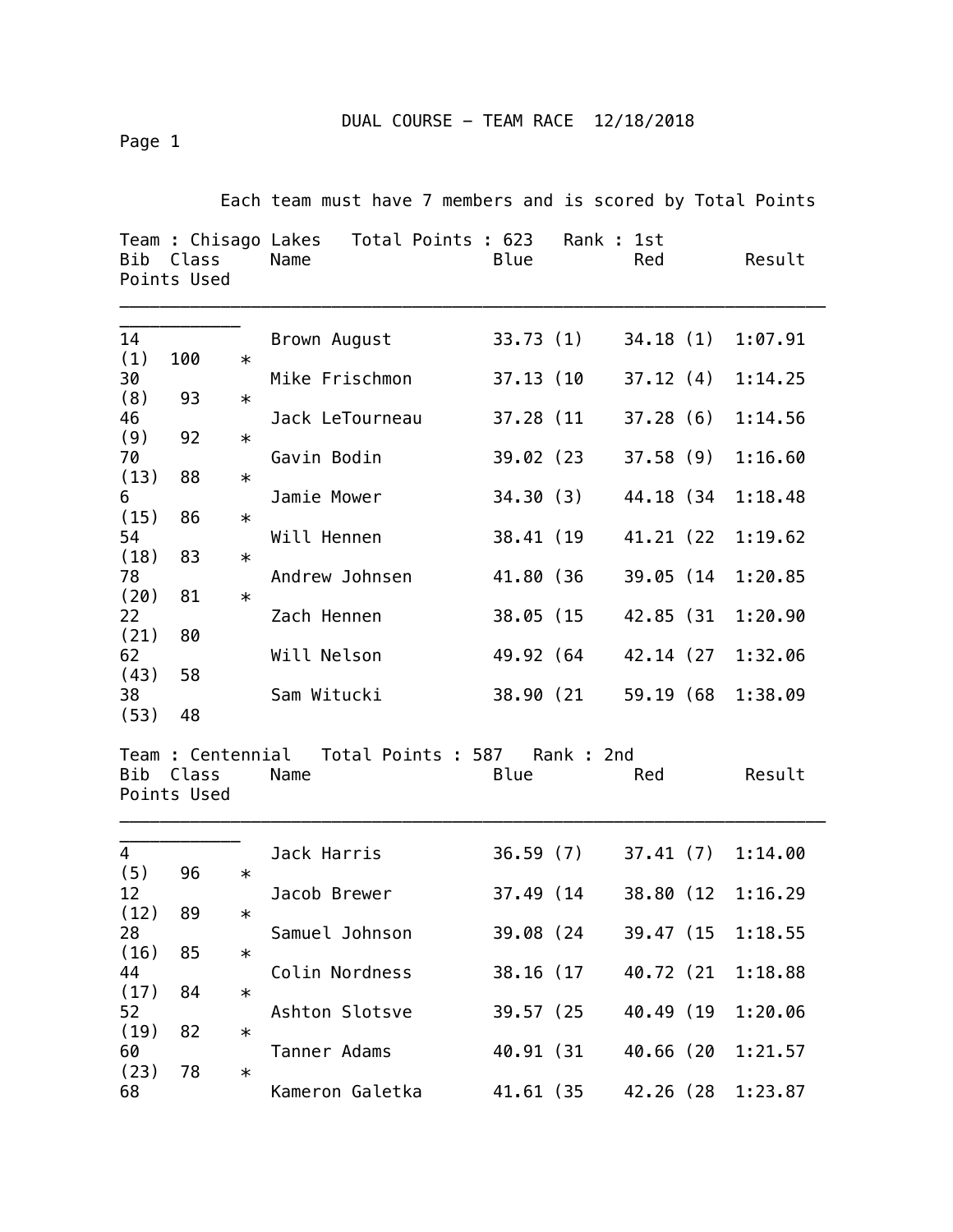| (28)<br>73<br>20<br>(33)<br>68<br>76<br>(51)<br>50<br>36<br>(56)<br>45<br>Team : Anoka<br>Bib<br>Class<br>Points Used                                                                                                                                            | $\ast$<br>Michael Munson<br>Eric Thielen<br>Adam Namyst<br>Total Points : 513<br>Name                                                                                                                                                                                       | 39.60 (27)<br>40.93 (32)<br>38.26 (18)<br>Rank : 3rd<br><b>Blue</b>                                                                                   | 47.91 (50<br>55.50 (64<br>$1:02.76$ (71<br>Red                                                                                               | 1:27.51<br>1:36.43<br>1:41.02<br>Result                                                                              |
|------------------------------------------------------------------------------------------------------------------------------------------------------------------------------------------------------------------------------------------------------------------|-----------------------------------------------------------------------------------------------------------------------------------------------------------------------------------------------------------------------------------------------------------------------------|-------------------------------------------------------------------------------------------------------------------------------------------------------|----------------------------------------------------------------------------------------------------------------------------------------------|----------------------------------------------------------------------------------------------------------------------|
| $\overline{2}$<br>(4)<br>97<br>120<br>(24)<br>77<br>26<br>(29)<br>72<br>34<br>(31)<br>70<br>18<br>(32)<br>69<br>42<br>(35)<br>66<br>66<br>62<br>(39)<br>74<br>49<br>(52)<br>10<br>38<br>(63)<br>58<br>(84)<br>17<br>Team : Blaine<br>Bib<br>Class<br>Points Used | Nolan Brunn<br>$\ast$<br>Ian Brunn<br>$\ast$<br>Aiden Jouppi<br>$\ast$<br>Carter Tuomela<br>$\ast$<br>Gavin Gillespie<br>$\ast$<br>Ian Mugglin<br>$\ast$<br>Jacob Gawreluk<br>$\ast$<br>Donovan Schumacher<br>Ethan Bailey<br>Jackson Shepard<br>Total Points : 512<br>Name | 36.21(6)<br>42.39 (38)<br>41.55 (34)<br>43.12 (42<br>43.29 (43<br>43.90 (47<br>45.03 (53<br>48.64 (62<br>41.83 (37)<br>53.14 (66<br>Rank: 4th<br>Blue | 37.53(8)<br>40.01 (16<br>42.56 (30<br>41.97 (25)<br>42.89 (32)<br>44.21 (35<br>45.26 (37<br>48.95 (53<br>$1:11.77$ (80<br>1:40.35(87)<br>Red | 1:13.74<br>1:22.40<br>1:24.11<br>1:25.09<br>1:26.18<br>1:28.11<br>1:30.29<br>1:37.59<br>1:53.60<br>2:33.49<br>Result |
| 19<br>(6)<br>95<br>75<br>(10)<br>91<br>11<br>(14)<br>87<br>133<br>(30)<br>71<br>135<br>(36)<br>65                                                                                                                                                                | Carter Blondel<br>$\ast$<br>Teagan Snyder<br>$\ast$<br>Blake VanGuilder<br>$\ast$<br>Frank Long<br>$\ast$<br>Quinn Snyder<br>$\ast$                                                                                                                                         | 37.29 (12)<br>36.75(8)<br>38.48 (20<br>42.85 (40<br>39.86 (29                                                                                         | 36.86(3)<br>37.82 (10<br>38.60 (11<br>41.50 (23)<br>48.75 (52)                                                                               | 1:14.15<br>1:14.57<br>1:17.08<br>1:24.35<br>1:28.61                                                                  |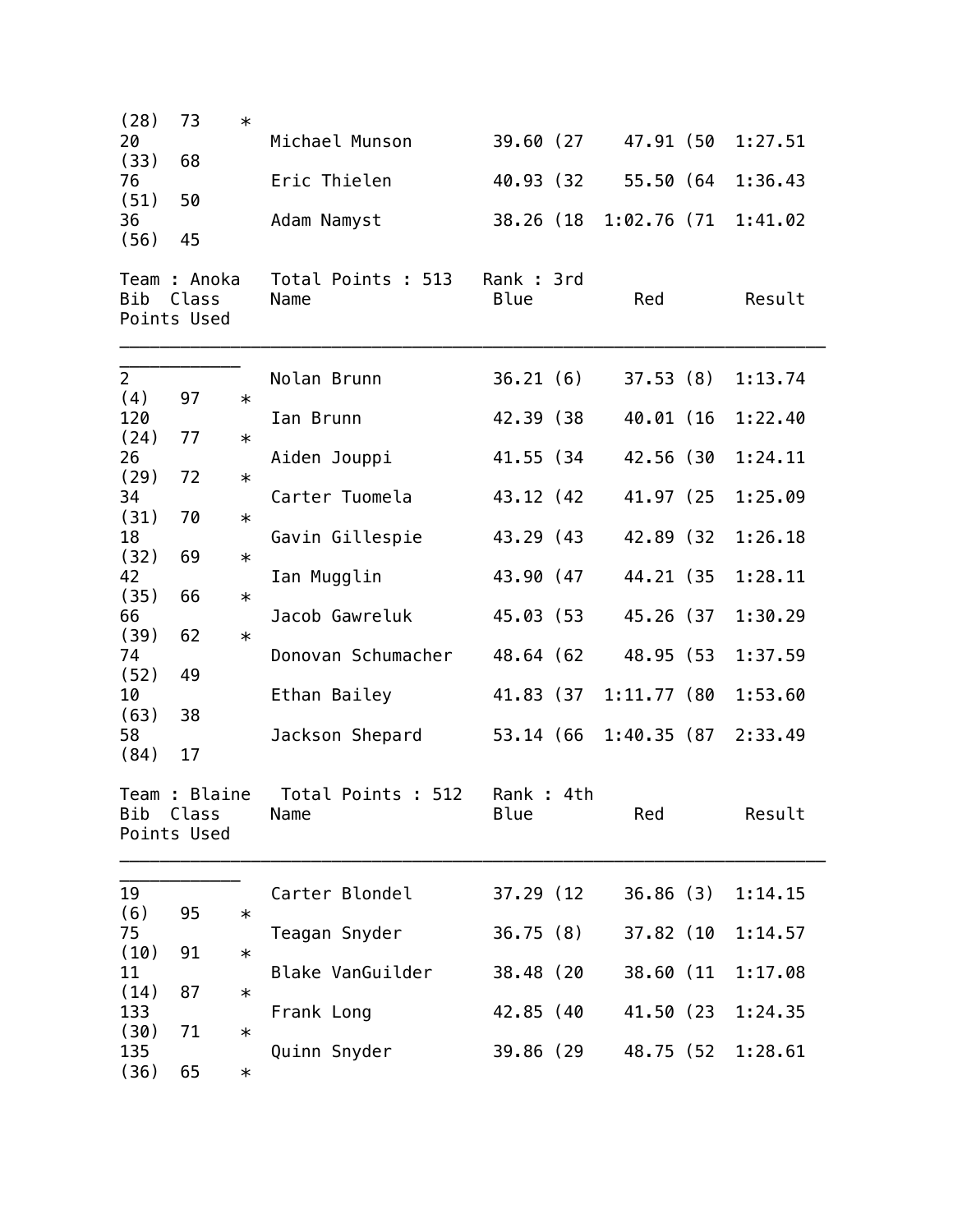Ski Club Software from www.SplitSecond.com 12/18/2018 9:02:15 PM ~~~~~~~~~~~~~~~~~~~~~~~~~~~~~~~~~~~ NEW PAGE

~~~~~~~~~~~~~~~~~~~~~~~~~~~~~~~~~~~

\_\_\_\_\_\_\_\_\_\_\_\_\_\_\_\_\_\_\_\_\_\_\_\_\_\_\_\_\_\_\_\_\_\_\_\_\_\_\_\_\_\_\_\_\_\_\_\_\_\_\_\_\_\_\_\_\_\_\_\_\_\_\_\_\_\_\_\_\_\_

Page 2

\_\_\_\_\_\_\_\_\_\_

Each team must have 7 members and is scored by Total Points

DUAL COURSE - TEAM RACE 12/18/2018

| Team : Blaine<br>Bib<br>Class<br>Points Used         |    |                            | Total Points : 512<br>Name            | Rank : 4th<br><b>Blue</b> | Red                 |  | Result              |
|------------------------------------------------------|----|----------------------------|---------------------------------------|---------------------------|---------------------|--|---------------------|
| 132<br>(40)                                          | 61 | $\ast$                     | Dylan Kolb                            |                           | 39.00 (22 51.47 (59 |  | 1:30.47             |
| 136                                                  |    |                            | Chase VanGuilder                      | 42.92 (41                 | 1:07.05(75)         |  | 1:49.97             |
| (59)<br>43                                           | 42 | $\ast$                     | Cole Martin                           | 38.05 (15                 | 1:14.59(81)         |  | 1:52.64             |
| (61)<br>131                                          | 40 |                            | Nate Killian                          | 40.16 (30                 |                     |  | 1:40.91 (88 2:21.07 |
| (80)<br>21<br>130                                    |    |                            | Tim Keran                             | 43.54 (45                 | <b>DSQ</b>          |  |                     |
| Team : Andover<br><b>Bib</b><br>Class<br>Points Used |    |                            | Total Points : 479 Rank : 5th<br>Name | Blue                      | Red                 |  | Result              |
| 9<br>(11)                                            | 90 |                            | Jack Reinardy                         | 37.30 (13                 |                     |  | 38.84 (13 1:16.14   |
| 49                                                   |    | $\ast$<br>$\ast$<br>$\ast$ | Brandon Schroeder                     | 37.00 (9)                 | 46.19 (44           |  | 1:23.19             |
| (26)<br>25                                           | 75 |                            | Tate Johnson                          | 41.36 (33                 | 42.50 (29           |  | 1:23.86             |
| (27)<br>$\mathbf{1}$                                 | 74 |                            | Ben Rudnicki                          | 43.31 (44                 | 45.40 (40           |  | 1:28.71             |
| (37)<br>57                                           | 64 | $\ast$                     | Jonah Carroll                         | 44.89 (52                 | 45.32 (39           |  | 1:30.21             |
| (38)<br>33                                           | 63 | $\ast$                     | Miles Hanson                          | 46.13 (57                 | 45.89 (41           |  | 1:32.02             |
| (42)<br>65                                           | 59 | $\ast$                     | Kyle Sanders                          | 45.94 (56                 | 47.46 (48           |  | 1:33.40             |
| (47)<br>214                                          | 54 | $\ast$                     | James Polsfut                         | 46.80 (59                 | 47.81 (49           |  | 1:34.61             |
| (49)<br>17                                           | 52 |                            | Carson Smith                          | 1:13.85(83)               | 42.03 (26           |  | 1:55.88             |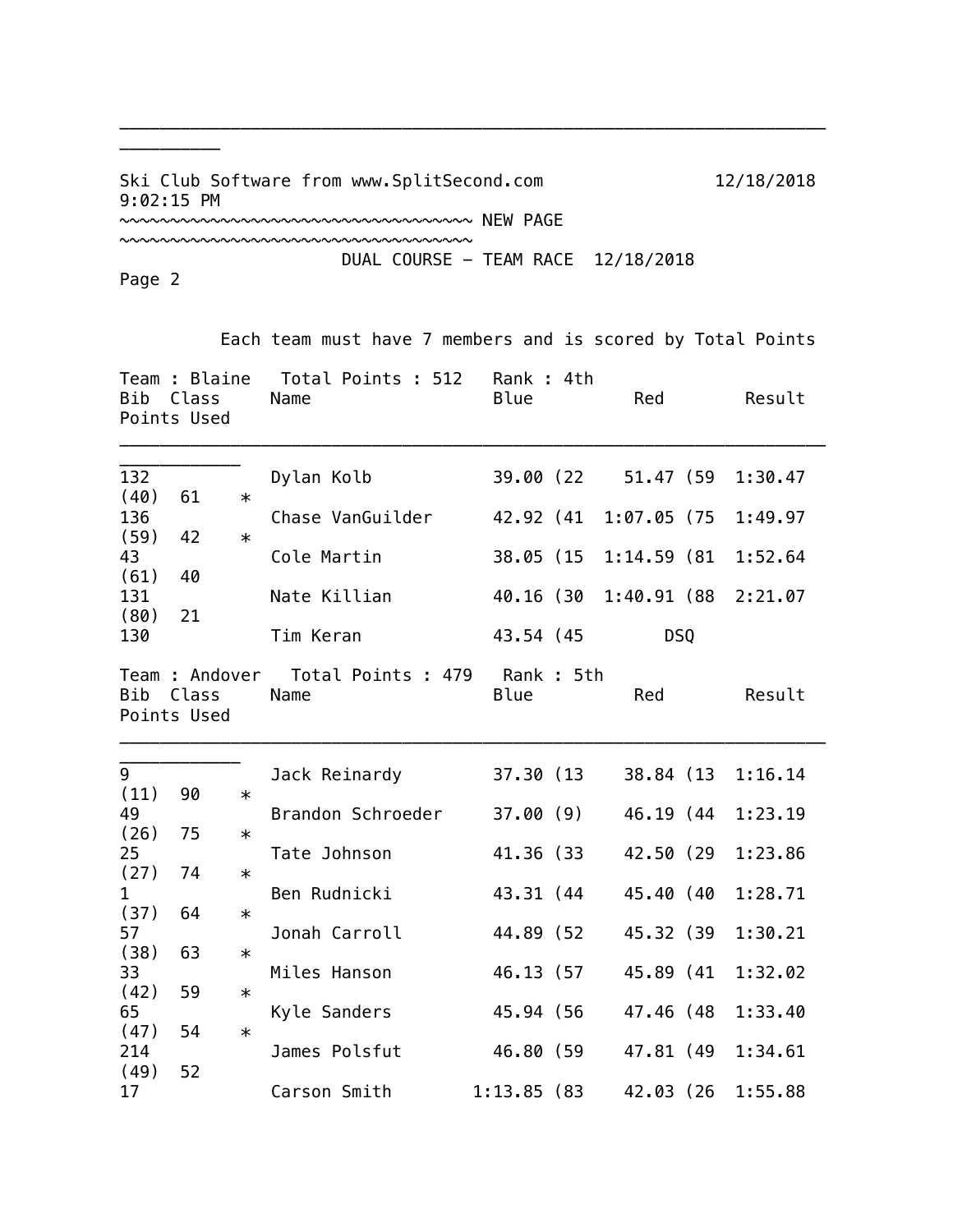| (66)<br>119<br>(69) | 35<br>32             |                  | Justin Gerdes 44.05 (48 1:15.97 (83 2:00.02                |                            |                                            |                    |
|---------------------|----------------------|------------------|------------------------------------------------------------|----------------------------|--------------------------------------------|--------------------|
| Bib                 | Class<br>Points Used |                  | Team : NW Alpine  Total Points : 457  Rank : 6th<br>Name   | Blue                       | Red                                        | Result             |
| 94<br>(3)           | 98                   | $\ast$           | COLIN BURFEIND                                             |                            | $36.20(5)$ $37.14(5)$                      | 1:13.34            |
| 91<br>(7)<br>99     | 94                   | $\ast$           | BLAKE QUALL<br>CHRISTIAN BURDEIND                          | 39.58 (26                  | 34.07 (2) 40.17 (17<br>41.67 (24           | 1:14.24<br>1:21.25 |
| (22)<br>98<br>(41)  | 79<br>60             | $\ast$<br>$\ast$ | PETER MELBY                                                | 45.37 (54                  | 46.09 (43                                  | 1:31.46            |
| 95<br>(45)          | 56                   | $\ast$           | WILLIAM KARKOC                                             | 46.77 (58                  | 45.92 (42                                  | 1:32.69            |
| 96<br>(62)<br>92    | 39                   | $\ast$           | BEN KIESOW<br>JACKSON HOLST                                | 54.73 (70<br>$1:11.26$ (80 | 57.92 (66<br>49.43 (57                     | 1:52.65<br>2:00.69 |
| (70)<br>97<br>(79)  | 31<br>22             | $\ast$           | WILLIAM KLABUNDE                                           |                            | 1:27.43 (87 49.25 (56                      | 2:16.68            |
| 100<br>(81)<br>93   | 20                   |                  | REESE LEVENDUSKY<br>THOMAS BESKOW                          |                            | 1:20.71 (85 1:00.76 (70<br>DSQ 45.02 (36   | 2:21.47            |
| Bib                 | Class<br>Points Used |                  | Team : Coon Rapids  Total Points : 310  Rank : 7th<br>Name | Blue                       | Red                                        | Result             |
| 63<br>(25)          | 76                   | $\ast$           | Jacob Hawkinson                                            | 39.79 (28                  | 42.94 (33                                  | 1:22.73            |
| 15<br>(44)          | 57                   | $\ast$           | Reed Smith                                                 | 45.53 (55                  | 47.12 (46                                  | 1:32.65            |
| 39<br>(46)<br>31    | 55                   | $\ast$           | Nico Tweedy<br>Jake Sides                                  | 43.89 (46<br>55.51 (72     | 49.13 (54)<br>40.36 (18)                   | 1:33.02<br>1:35.87 |
| (50)<br>79<br>(71)  | 51<br>30             | $\ast$<br>$\ast$ | Ky Tweedy                                                  | 1:12.23 (81                | 48.47 (51)                                 | 2:00.70            |
| 47<br>(75)          | 26                   | $\ast$           | Louis Kuntze                                               | $1:03.49$ (78)             | 1:03.55(73)                                | 2:07.04            |
| 71<br>(86)<br>7     | 15                   | $\ast$           | Tyler Oberuc<br>Ryan Wylde                                 | 1:25.25(86)                | 1:37.55(86)<br>$1:09.81$ (79 $4:02.17$ (89 | 3:02.80<br>5:11.98 |
| (87)                | 14                   |                  |                                                            |                            |                                            |                    |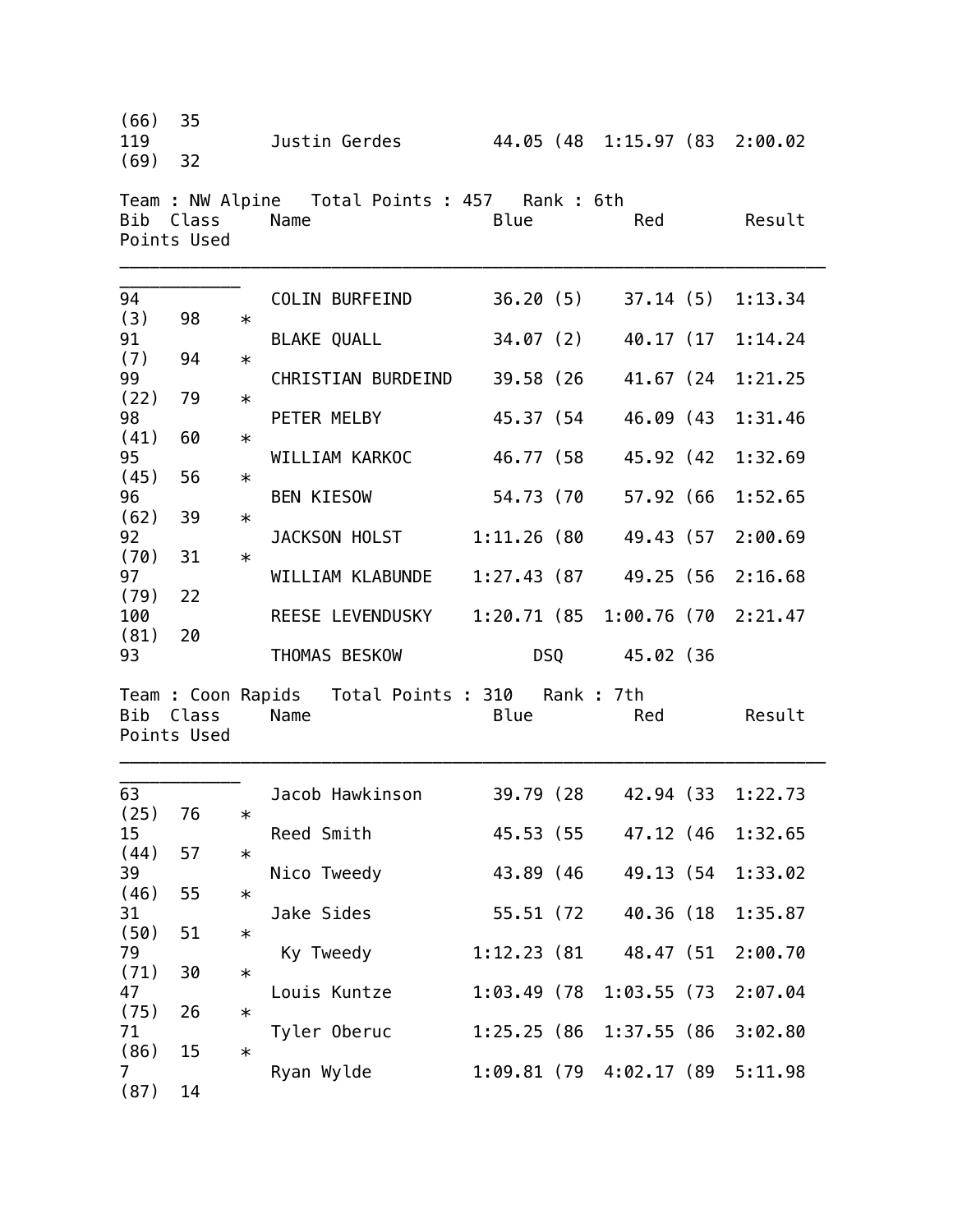| 55 | Lucas Phillips | <b>DNS</b> | <b>DNS</b>      |
|----|----------------|------------|-----------------|
| 23 | Gian DelFratte | <b>DNF</b> | DS <sub>0</sub> |

\_\_\_\_\_\_\_\_\_\_\_\_\_\_\_\_\_\_\_\_\_\_\_\_\_\_\_\_\_\_\_\_\_\_\_\_\_\_\_\_\_\_\_\_\_\_\_\_\_\_\_\_\_\_\_\_\_\_\_\_\_\_\_\_\_\_\_\_\_\_

Ski Club Software from www.SplitSecond.com 12/18/2018 9:02:15 PM

~~~~~~~~~~~~~~~~~~~~~~~~~~~~~~~~~~~ NEW PAGE

~~~~~~~~~~~~~~~~~~~~~~~~~~~~~~~~~~~

DUAL COURSE - TEAM RACE 12/18/2018

Page 3

 $\overline{\phantom{a}}$  . The contract of  $\overline{\phantom{a}}$ 

 $\overline{\phantom{a}}$   $\overline{\phantom{a}}$   $\overline{\phantom{a}}$   $\overline{\phantom{a}}$   $\overline{\phantom{a}}$   $\overline{\phantom{a}}$   $\overline{\phantom{a}}$   $\overline{\phantom{a}}$   $\overline{\phantom{a}}$   $\overline{\phantom{a}}$   $\overline{\phantom{a}}$   $\overline{\phantom{a}}$   $\overline{\phantom{a}}$   $\overline{\phantom{a}}$   $\overline{\phantom{a}}$   $\overline{\phantom{a}}$   $\overline{\phantom{a}}$   $\overline{\phantom{a}}$   $\overline{\$ 

Each team must have 7 members and is scored by Total Points

|             | Team : Coon Rapids   Total Points : 310   Rank : 7th |  |      |     |        |
|-------------|------------------------------------------------------|--|------|-----|--------|
| Bib Class   | Name                                                 |  | Blue | Red | Result |
| Points Used |                                                      |  |      |     |        |
|             |                                                      |  |      |     |        |

| Team : Armstrong  Total Points : 268  Rank : 8th<br>Class<br>Blue<br>Result<br>Bib<br>Name<br>Red<br>Points Used |             |        |                                          |             |                                                                                                                                                                                                                                |                 |  |                   |
|------------------------------------------------------------------------------------------------------------------|-------------|--------|------------------------------------------|-------------|--------------------------------------------------------------------------------------------------------------------------------------------------------------------------------------------------------------------------------|-----------------|--|-------------------|
| 86                                                                                                               |             |        |                                          | 47.28 (60   |                                                                                                                                                                                                                                |                 |  | 46.75 (45 1:34.03 |
| (48)                                                                                                             | 53          | $\ast$ | Trym Wian                                |             |                                                                                                                                                                                                                                |                 |  |                   |
| 83                                                                                                               |             |        | Jackson Kubitschek                       | 44.82 (51   |                                                                                                                                                                                                                                | 55.36 (63       |  | 1:40.18           |
| (54)                                                                                                             | 47          | $\ast$ |                                          |             |                                                                                                                                                                                                                                |                 |  |                   |
| 89                                                                                                               |             |        | Jameson Kubitschek                       | 55.13 (71   |                                                                                                                                                                                                                                | 51.59 (60       |  | 1:46.72           |
| (58)                                                                                                             | 43          | $\ast$ |                                          |             |                                                                                                                                                                                                                                |                 |  |                   |
| 87                                                                                                               |             |        | Tony Rausch                              | 49.18 (63   |                                                                                                                                                                                                                                | $1:05.26$ (74   |  | 1:54.44           |
| (65)                                                                                                             | 36          | $\ast$ |                                          |             |                                                                                                                                                                                                                                |                 |  |                   |
| 81                                                                                                               |             |        | Carter Schoenberg 44.76 (50              |             |                                                                                                                                                                                                                                | 1:14.85(82)     |  | 1:59.61           |
| (68)                                                                                                             | 33          | $\ast$ |                                          |             |                                                                                                                                                                                                                                |                 |  |                   |
| 82                                                                                                               |             |        | Matthew Shapiro                          | 44.39 (49   |                                                                                                                                                                                                                                | $1:17,36$ (84)  |  | 2:01.75           |
| (72)                                                                                                             | 29          | $\ast$ |                                          |             |                                                                                                                                                                                                                                |                 |  |                   |
| 88                                                                                                               |             |        | Zerind Spore                             | 55.97 (73   |                                                                                                                                                                                                                                | 1:08.28 (76     |  | 2:04.25           |
| (74)                                                                                                             | 27          | $\ast$ |                                          |             |                                                                                                                                                                                                                                |                 |  |                   |
| 181                                                                                                              |             |        | Jacob Carlson                            | 1:30.13 (88 |                                                                                                                                                                                                                                | 59.54 (69       |  | 2:29.67           |
| (83)                                                                                                             | 18          |        |                                          |             |                                                                                                                                                                                                                                |                 |  |                   |
| 85                                                                                                               |             |        | Owen Smith                               |             | DSQ and the post of the content of the content of the content of the content of the content of the content of the content of the content of the content of the content of the content of the content of the content of the con | 47.27 (47)      |  |                   |
| 90                                                                                                               |             |        | Ben Sutton                               | 56.58 (74   |                                                                                                                                                                                                                                | DS <sub>0</sub> |  |                   |
|                                                                                                                  |             |        |                                          |             |                                                                                                                                                                                                                                |                 |  |                   |
|                                                                                                                  |             |        | Team : Champlin Park  Total Points : 191 |             |                                                                                                                                                                                                                                | Rank : 9th      |  |                   |
| Bib                                                                                                              | Class       |        | Name                                     | Blue        |                                                                                                                                                                                                                                | Red             |  | Result            |
|                                                                                                                  | Points Used |        |                                          |             |                                                                                                                                                                                                                                |                 |  |                   |
|                                                                                                                  |             |        |                                          |             |                                                                                                                                                                                                                                |                 |  |                   |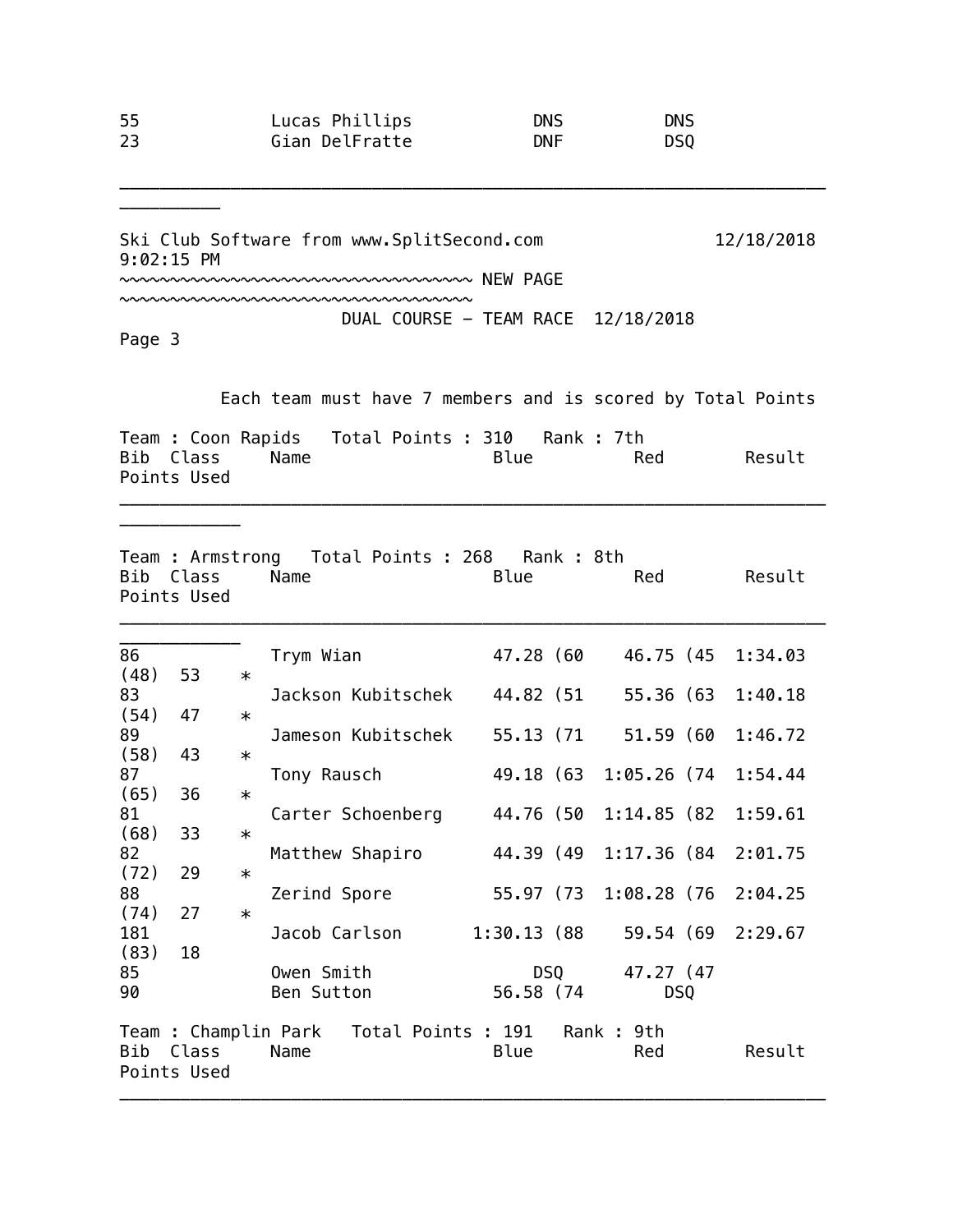| 29<br>(57)         | 44                                      | $\ast$           | Aidan Henchen                                 | 53.69 (68     |                         | 52.00 (61  | 1:45.69 |
|--------------------|-----------------------------------------|------------------|-----------------------------------------------|---------------|-------------------------|------------|---------|
| 13                 |                                         |                  | Wyatt Horstmann                               | 54.05 (69     |                         | 57.62 (65  | 1:51.67 |
| (60)<br>21         | 41                                      | $\ast$           | Dane Germany                                  | 47.96 (61     | $1:10.08$ (79           |            | 1:58.04 |
| (67)<br>69         | 34                                      | $\ast$           | Caiden Spinner                                | 53.48 (67     | 1:09.99 (78             |            | 2:03.47 |
| (73)<br>77<br>(76) | 28                                      | $\ast$           | Anthony Herlitz                               | 57.56 (75     | $1:09.49$ (77)          |            | 2:07.05 |
| 37<br>(82)         | 25<br>19                                | $\ast$<br>$\ast$ | Jack Thomason                                 | 1:33.36 (89   |                         | 49.17 (55  | 2:22.53 |
| 45                 |                                         |                  | Sam Johnson                                   | $2:37.49$ (90 |                         | <b>DNF</b> |         |
| <b>Bib</b>         | Class<br>Points Used                    |                  | Team : St. Francis Total Points : 159<br>Name | <b>Blue</b>   | Rank: 10th<br>Red       |            | Result  |
| 600                |                                         |                  | Jack Wangensteen                              | 34.89 (4)     |                         | 34.98(2)   | 1:09.87 |
| (2)<br>601<br>(64) | 99<br>37                                | $\ast$<br>$\ast$ | Logan Cox                                     | 1:01.10(77)   |                         | 52.87 (62  | 1:53.97 |
| 602<br>(78)        | 23                                      | $\ast$           | Matt Engfield                                 | 1:17.40 (84   |                         | 58.43 (67  | 2:15.83 |
| Bib                | Team : Irondale<br>Class<br>Points Used |                  | Total Points : 153<br>Name                    | Blue          | Rank : 11th<br>Red      |            | Result  |
| 8                  |                                         |                  | Alex Presseller                               | 42.55 (39     |                         | 45.29 (38) | 1:27.84 |
| (34)<br>16         | 67                                      | $\ast$           | Calvin Davies                                 | 50.12 (65     |                         | 50.34 (58  | 1:40.46 |
| (55)<br>24         | 46                                      | $\ast$           | Victor Walther                                |               | 1:12.42 (82 1:02.99 (72 |            | 2:15.41 |
| (77)<br>40         | 24                                      | $\ast$           | Lloyd Hilsgen                                 |               | 1:00.98 (76 1:34.52 (85 |            | 2:35.50 |
| (85)               | 16                                      | $\ast$           |                                               |               |                         |            |         |

\_\_\_\_\_\_\_\_\_\_\_\_\_\_\_\_\_\_\_\_\_\_\_\_\_\_\_\_\_\_\_\_\_\_\_\_\_\_\_\_\_\_\_\_\_\_\_\_\_\_\_\_\_\_\_\_\_\_\_\_\_\_\_\_\_\_\_\_\_\_

\_\_\_\_\_\_\_\_\_\_